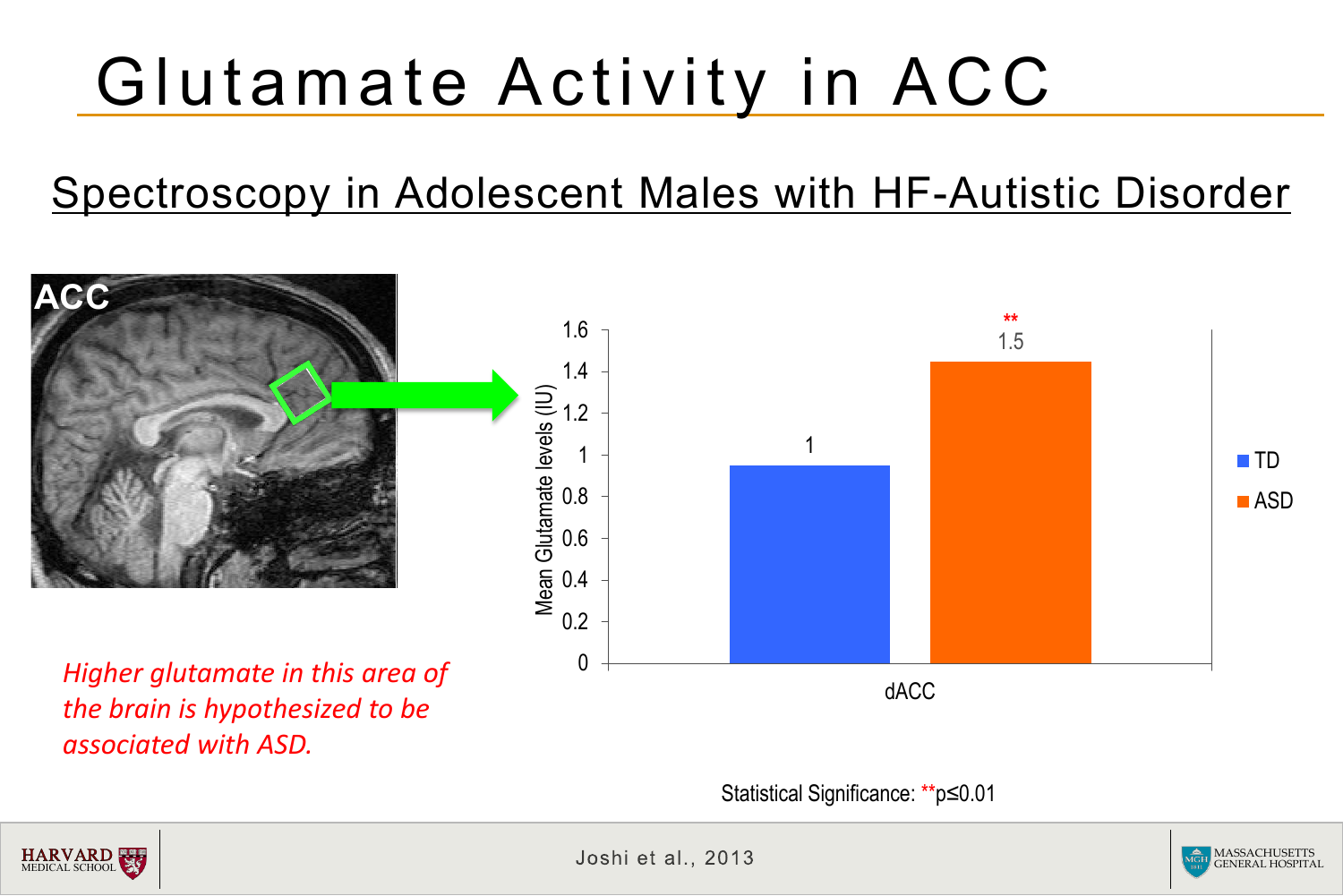## 12-week Open-label Trial of Anti-Glutamate Agent Memantine Hydrochloride (Namenda) for the Treatment of Social Impairment in Young Adults with High-functioning Autism Spectrum Disorder

Clinical Trials Registration @ ClinicalTrials.gov Registration Number: NCT01333865 URL: http://www.clinicaltrials.gov/ct2/show/NCT01333865

Study Approved by: Partners Human Research Committee Institutional Review Board

Study Funded by: the Norma Fine Pediatric Psychopharmacology Fellowship Fund & the Pediatric Psychopharmacology Council Fund



Clinical and Research Program in Pediatric Psychopharmacology

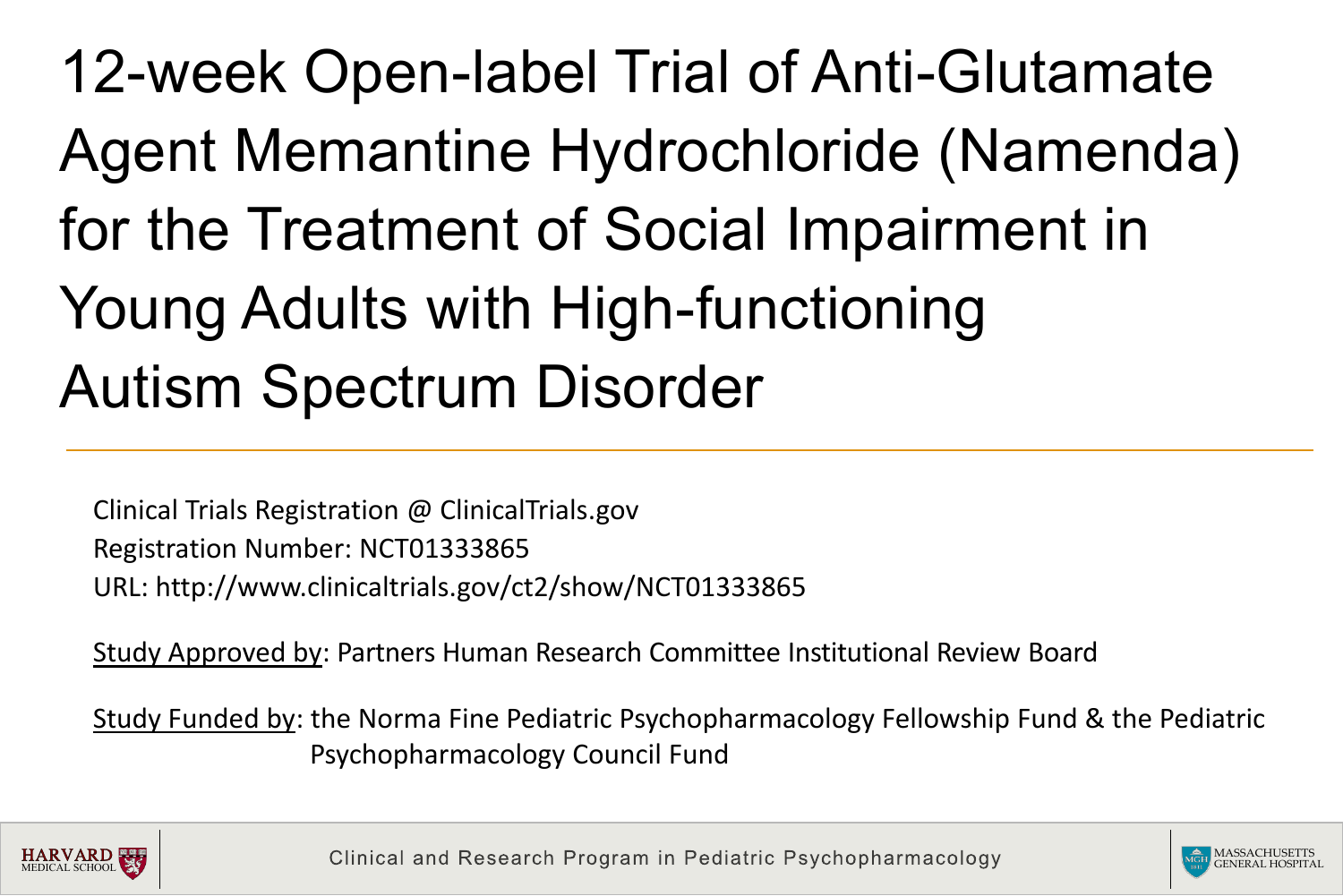## ASD Features: Mean Response

#### Informant-Rated: Social Responsiveness Scale (SRS)





Clinical and Research Program in Pediatric Psychopharmacology

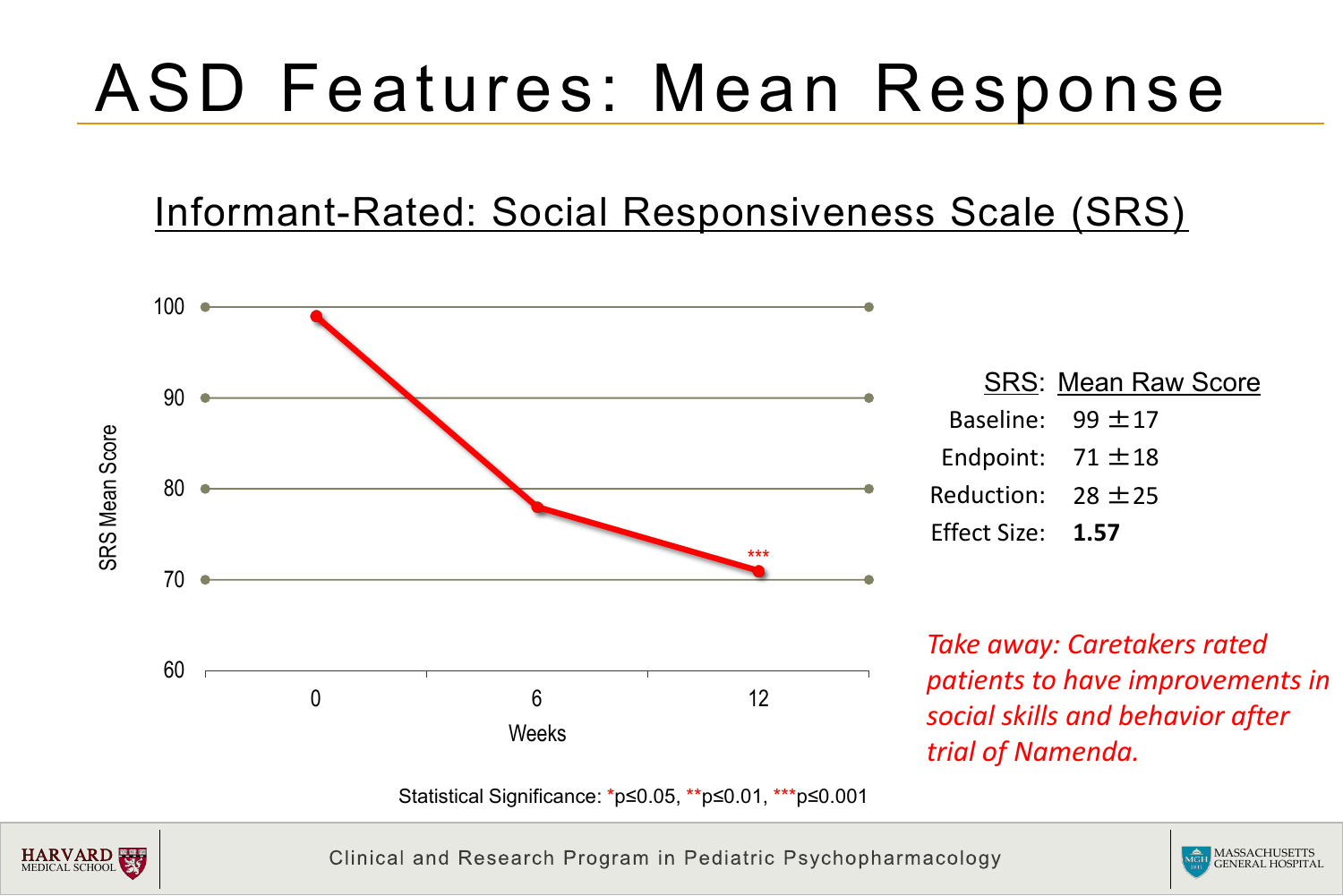## ASD Features: Mean Response

## Clinician-Rated: ASD Rating Scale



Statistical Significance: \*p≤0.05, \*\*p≤0.01, \*\*\*p≤0.001



Clinical and Research Program in Pediatric Psychopharmacology

MASSACHUSETTS GENERAL HOSPITAL !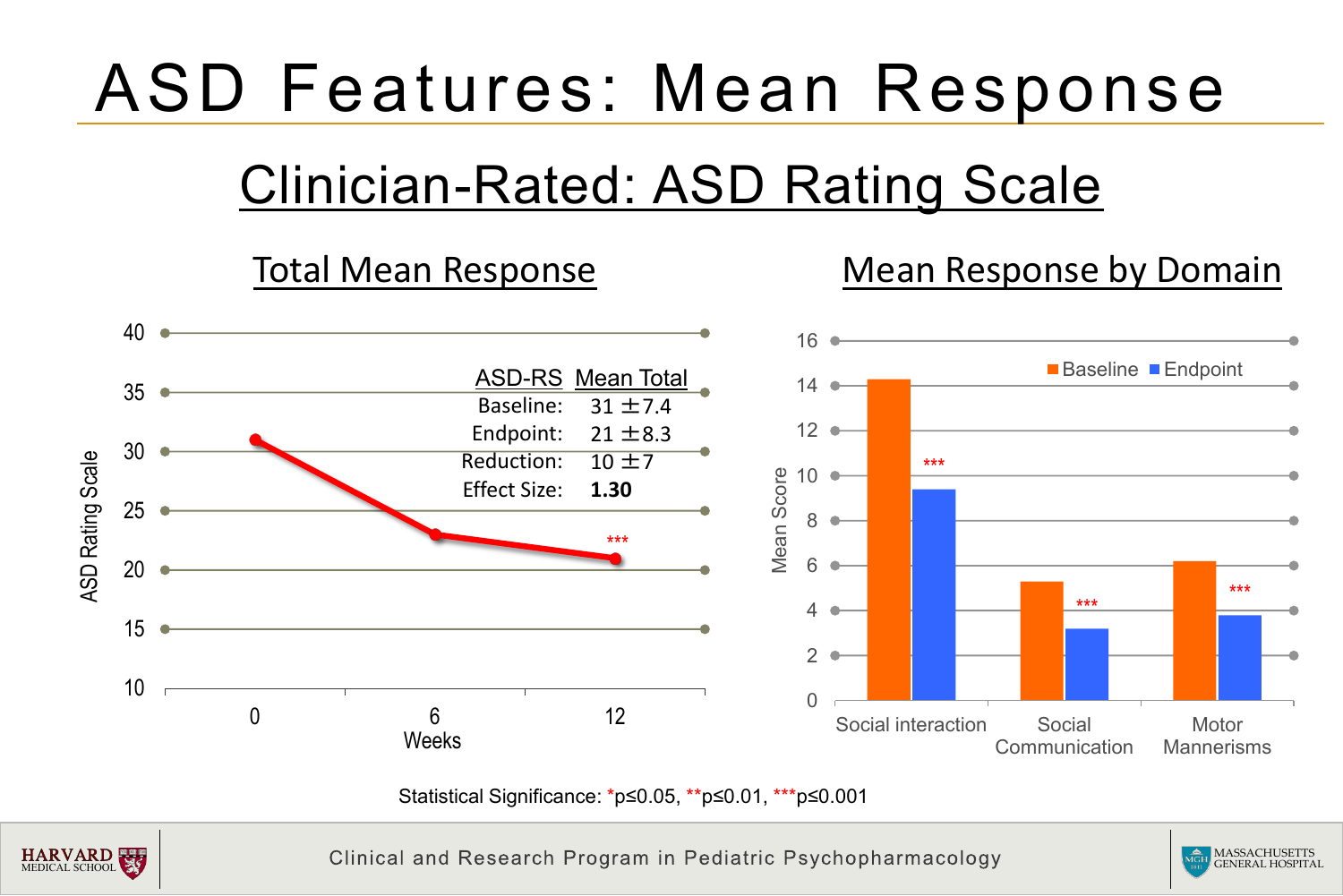## Non-verbal Communication Performance

Reading Non-Verbal Emotional Cues: DANVA2 Performance



### **Total Errors**

*Take Away: After medication, patients show increase in abiity to recognize emotions conveyed through facial expressions* 

Statistical Significance: \*p≤0.05, \*\*p≤0.01, \*\*\*p≤0.001



Clinical and Research Program in Pediatric Psychopharmacology

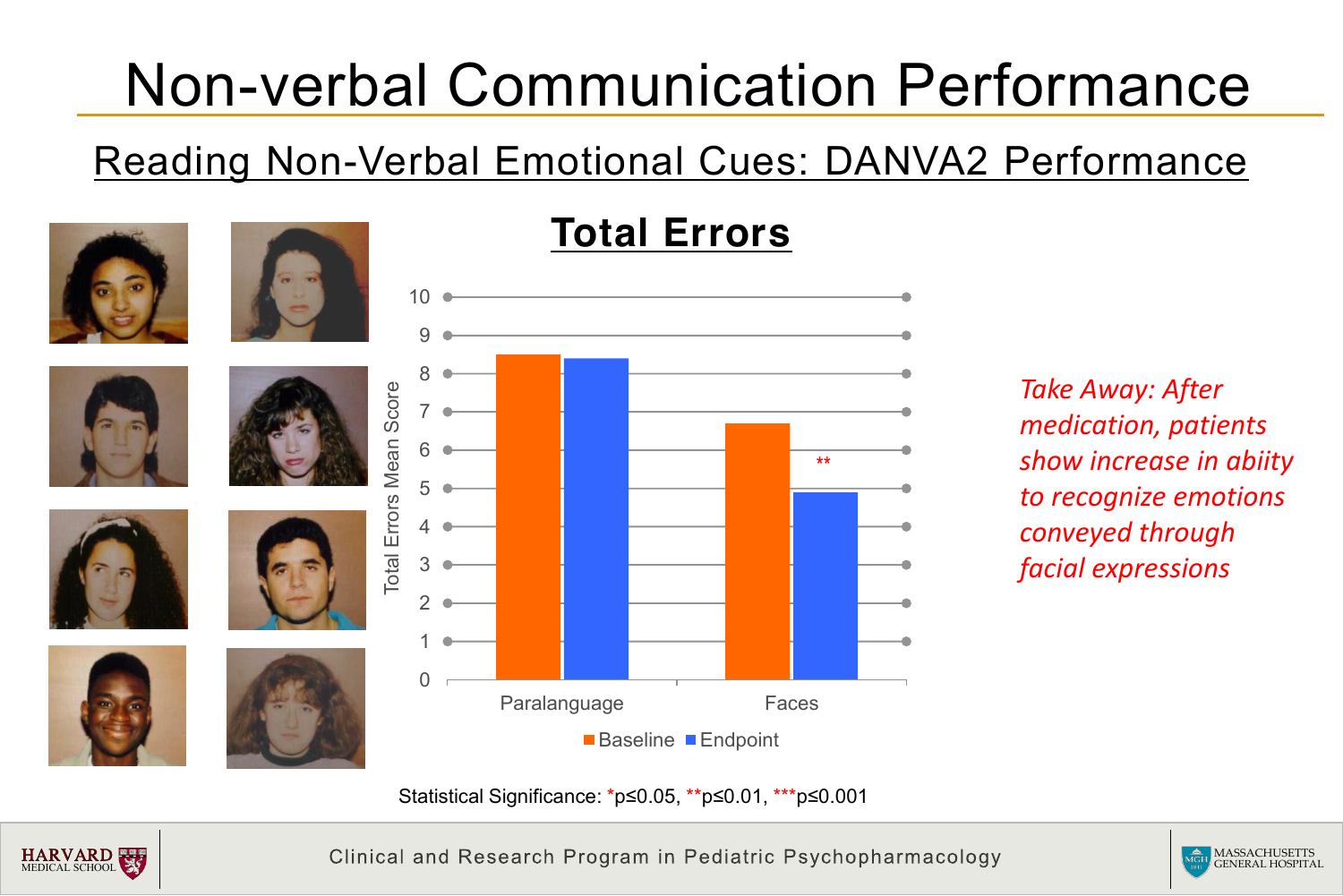

#### *Take away: Patients reported very few adverse side effects while on Namenda*